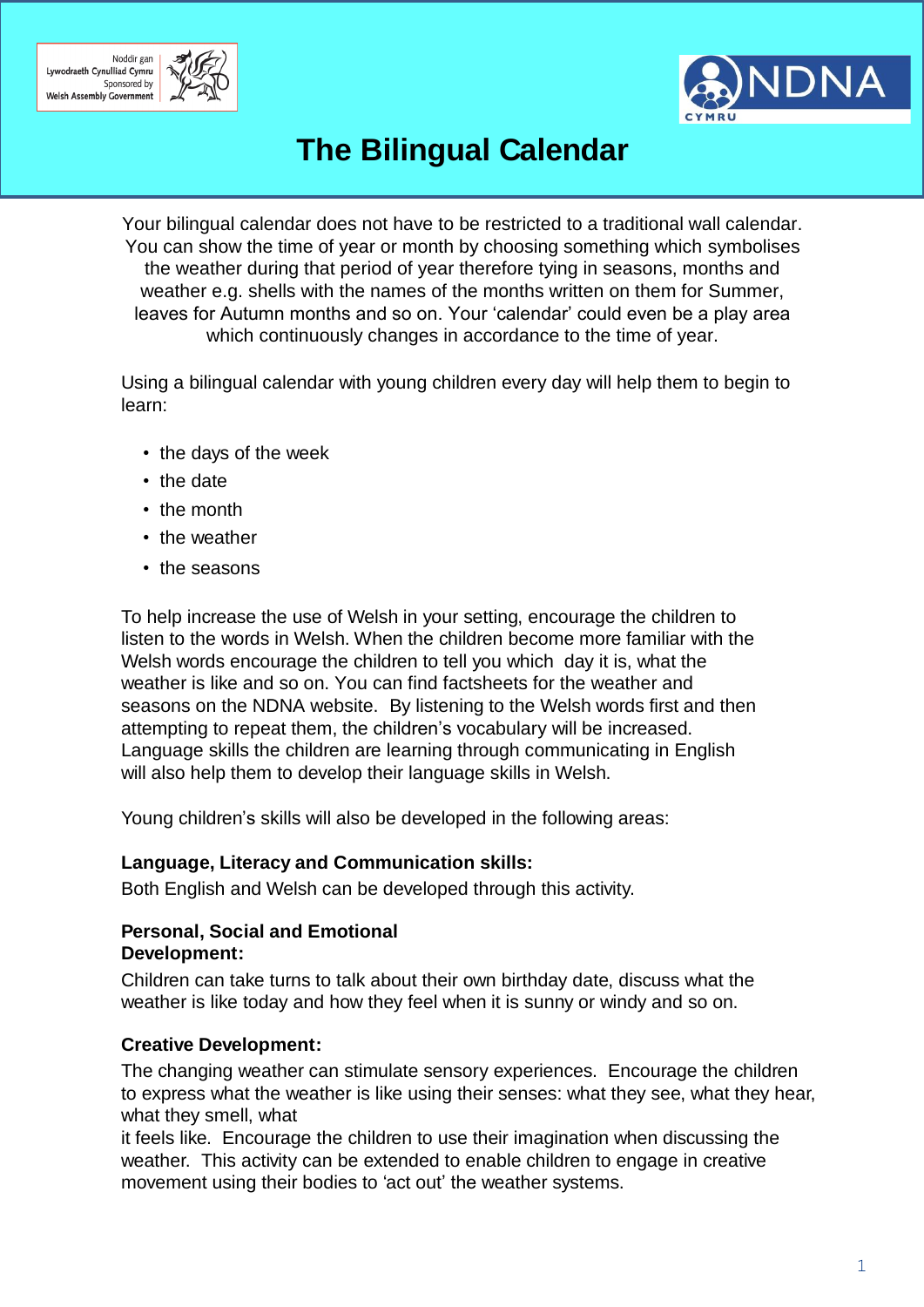#### **Mathematical Development:**

Children can learn to recognise the numbers and how the dates follow in sequence (1, 2, 3, and so on). Children can also learn to select and place the correct objects on a calendar,

practitioners can help them compare the weather today with what it was like yesterday.

#### **Knowledge and Understanding of the World:**

Encourage the children to discuss the changing weather such as sunny, windy, raining and snowing and the changing seasons. Ask questions about the weather and use words from the appropriate season factsheet. Help children to begin to learn about cause and effect with the rain (wet), wind (blowy), sun (hot), snow (cold).

#### **Physical Development:**

Children can develop their fine motor skills and hand and eye co-ordination with the days of the week activity. Encourage the children to point to a calendar and select suitable objects with the finger and thumb to stick the objects on to the calendar.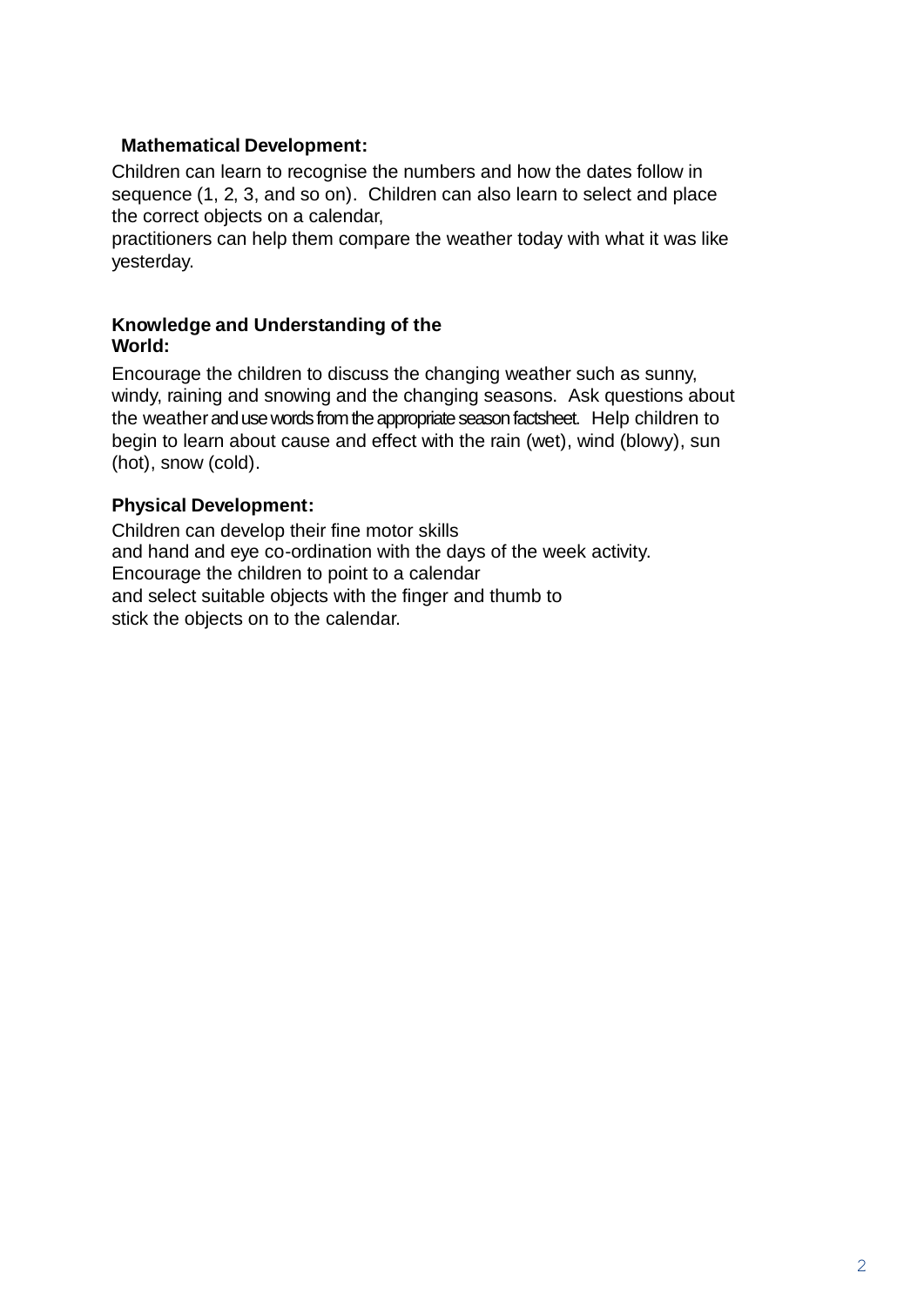## **Days, Months & Time**

## **Day – Dydd – Deethe (as seethe)**

## **Pronunciation Guide:**

| <b>Sunday</b>   | <b>Dydd Sul</b>     | <b>Deethe Seel</b>         |
|-----------------|---------------------|----------------------------|
| <b>Monday</b>   | <b>Dydd Llun</b>    | <b>Deethe LL-een</b>       |
| <b>Tuesday</b>  | <b>Dydd Mawrth</b>  | Deethe Ma-oor-th           |
| Wednesday       | <b>Dydd Mercher</b> | <b>Deethe Mare-ch-airr</b> |
| <b>Thursday</b> | Dydd Iau            | <b>Deethe Yah-ee</b>       |
| Friday          | <b>Dydd Gwener</b>  | <b>Deethe Gwen-airr</b>    |
| Saturday        | Dydd Sadwrn         | <b>Deethe Sad-oorn</b>     |

**On the following page you will find the days of the week in Welsh, with an English translation below. Having printed and laminated the sheet, cut out the days and, following a discussion with the children regarding which day it is, each morning pick out the suitable card and ask the children in turn to help you stick the card on your register using bluetack so as to help educate them as to the changing nature of the days and how there is a new day for each register.**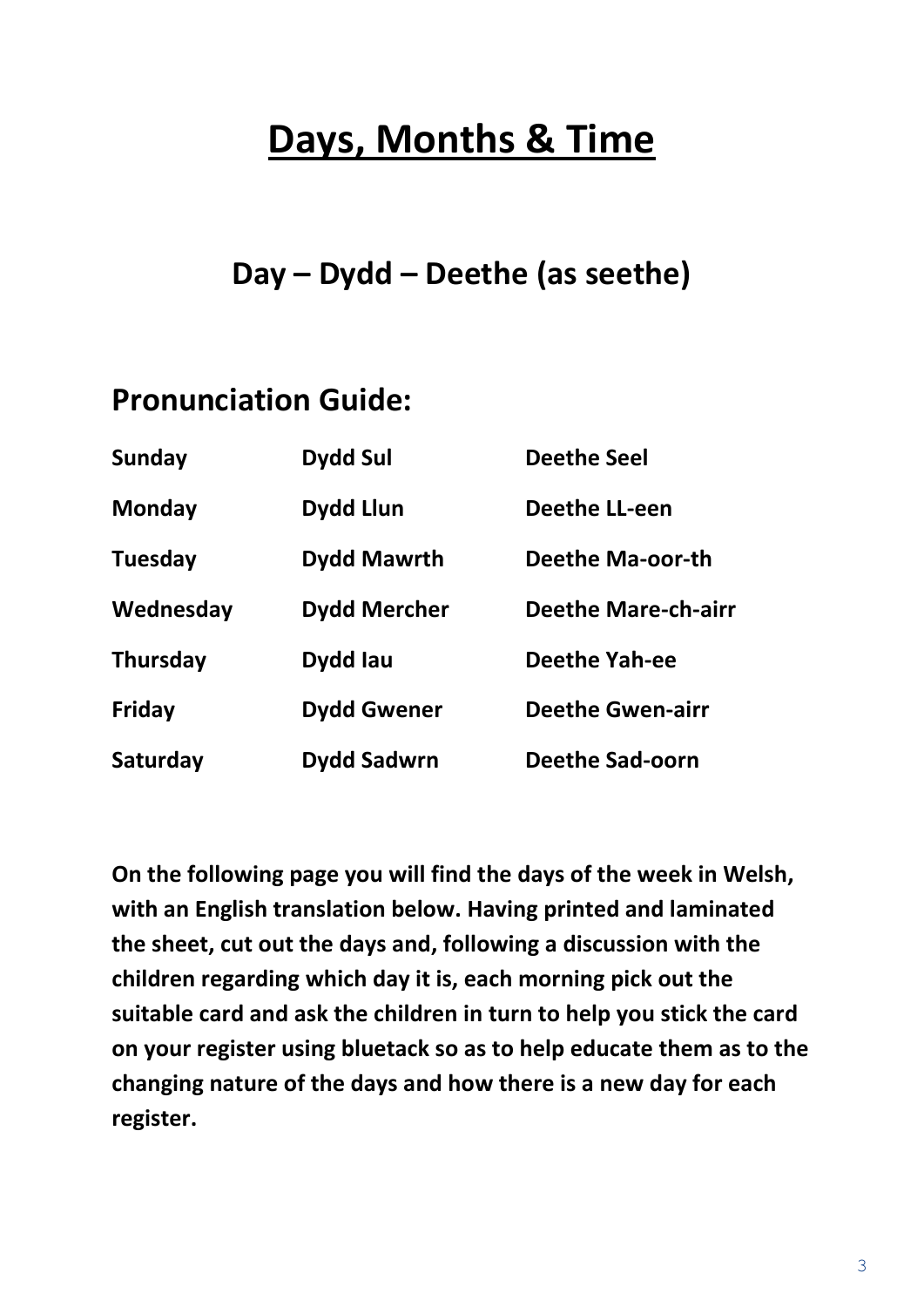

**Monday**

## **Dydd Mawrth**

**Tuesday**

## **Dydd Mercher**

**Wednesday**

## **Dydd Iau**

**Thursday**

# **Dydd Gwener**

**Friday**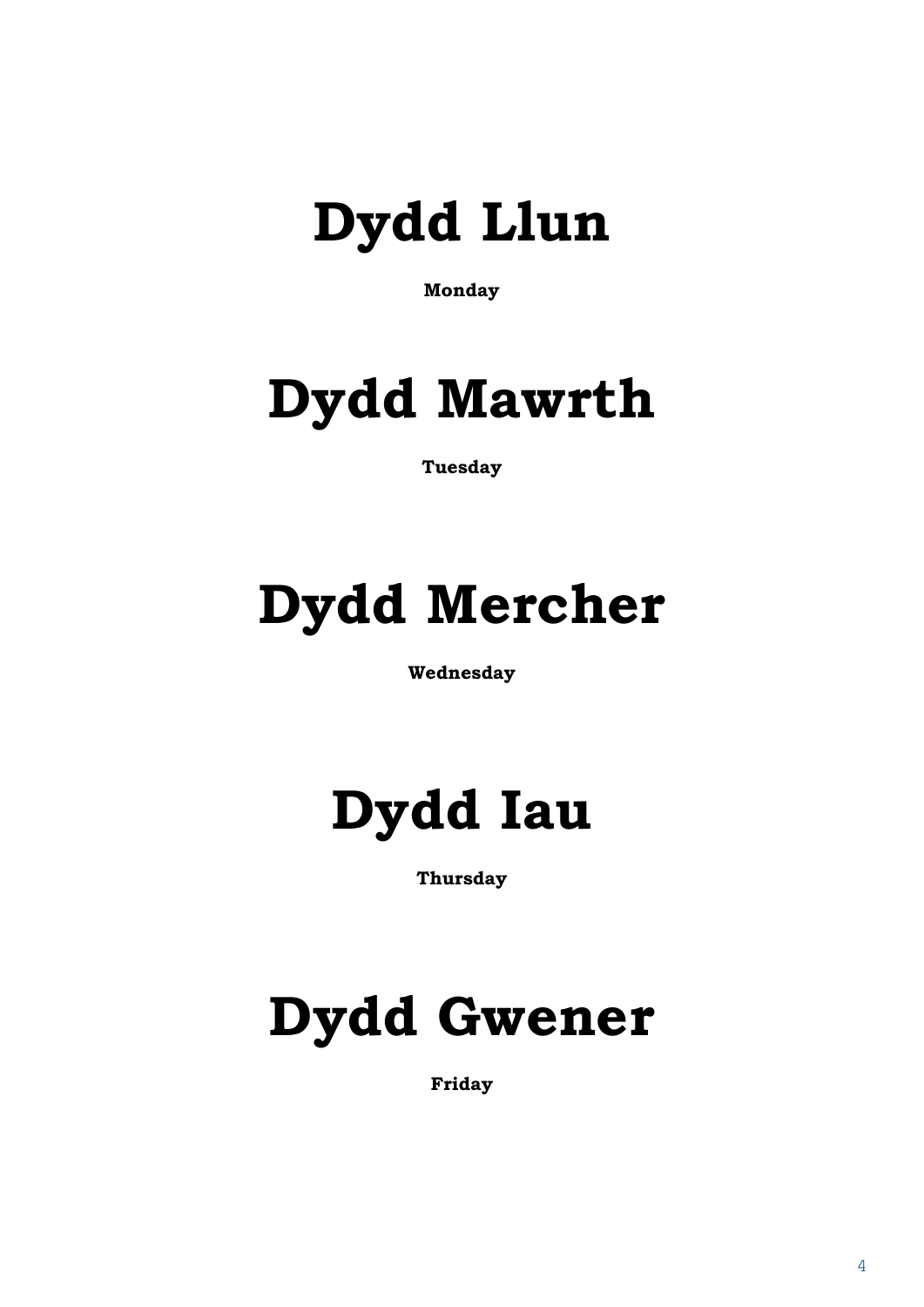### **Times**

Time - Amser - Am-sair O'clock - O'r gloch - Oar glo-ch  $One - Un - Een$  $Two-Dau-Da-uh$ Three  $-$  Tri  $-$  Tree Four - Pedwar - Ped-oo-arr  $Five-Pump-Pimp$  $Six$  – Chwech – Ch-ooh-eh-ooch Seven - Saith - Sithe Eight - Wyth - Ooh-ith Nine  $-$  Naw  $-$  Nah-ooh  $Ten - Deg - Dayg$ Eleven - Unarddeg - In-are-theg Twelve - Deuddeg - Day-theg **Ouarter - Chwarter - Ch-ooh-are-ter** 

Half - Hanner - Han-air

 $To - I - E$ 

Past - Wedi - Wed-ee